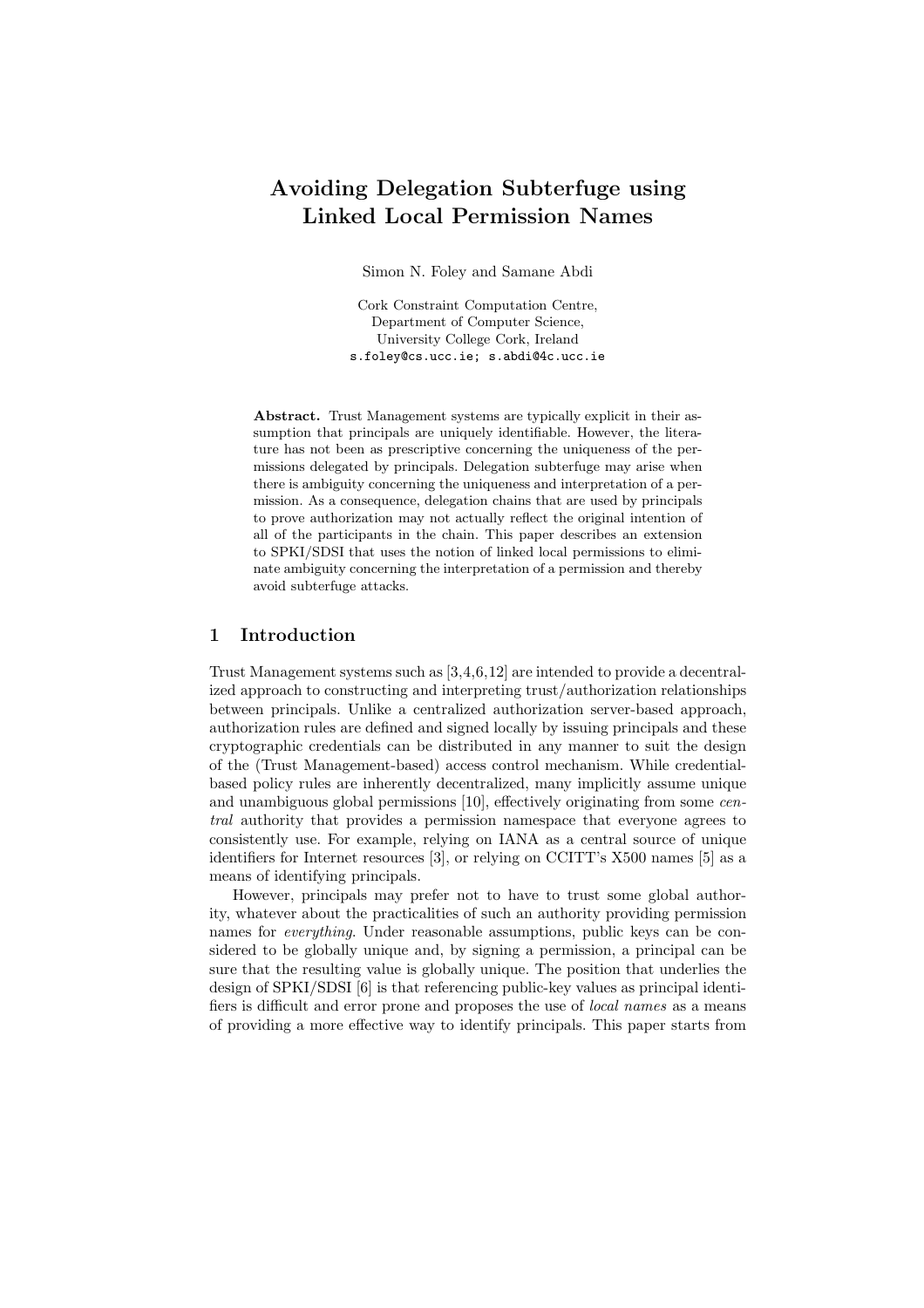a similar position. That is, that the use of public key values as permission identifiers is equally problematic and proposes the use of local permission names, whereby principals can use local names to reference globally unique permissions in an unambiguous manner.

The paper is organized as follows. Section 2 provides a simple logic model for reasoning over SPKI/SDSI credentials. SPKI/SDSI uses s-expressions to define permissions and, in the absence of global agreement regarding their interpretation, Section 3 describes how it can lead to subterfuge [10, 15] whereby it is possible for an attacker to interfere with the intent of a delegation chain. Section 4 extends the SPKI/SDSI logic by incorporating local permission names and argues how the use of these permissions can avoid subterfuge. The logic proposed in Section 4 supports truly decentralized Trust Management whereby a principal may define, without reference to any central authority, its own local permission namespace, define a permission ordering over that namespace and also orderings relative to permissions in other namespaces. Section 5 describes how this logic can be used to support subterfuge-safe Trust Management.

#### 2 Trust Management

#### 2.1 SDSI Names

SDSI [6] uses *local names* to refer to unique principals whereby local name  $(K N)$ identifies a principal named as  $N$  in the namespace of the principal that owns the public key K. A name certificate  $\{[N, P, V]\}_{sK}$  is a statement signed by the owner of public key  $K$  that principal  $P$  is a definition for the name  $N$  in  $K$ 's local namespace, during validity period V. For example, certificate  $\{\vert \text{Bob}, K_B, V \vert\}_{sK_A}$ specifies that Bob is the name that principal  $K_A$  uses to refer to (the owner of)  $K_B$ . Local names may be linked whereby an (extended) local name  $(P N)$ identifies a principal named as  $N$  in the namespace of a principal identified by local name P. For example,  $(K<sub>A</sub>$  Bob Clare) is the principal named Clare in the namespace of the principal  $(K_A$  Bob). Hereafter, we use local names and/or public keys to reference principals.

Local name relationships are represented using the speaks-for relation whereby statement  $P \to Q$  denotes that the principal Q speaks-for the principal P. For example,  $(K_A$  Bob)  $\rightarrow K_B$  means that a message signed by the owner of  $K_B$  can be considered to originate from  $(K_A$  Bob). The following rewrite rule provides a speaks-for interpretation for name certificates. Note that for ease of exposition we ignore validity period  $V$ .

$$
\frac{\{[N, P, V]\}_{sK}}{(K\ N)\rightarrow P}[\text{N1}]
$$

Principal Name Reduction Speaks-for relationships may be reasoned over using SDSI name reduction. Given local names (or public keys)  $P, Q, R$  and a name N then: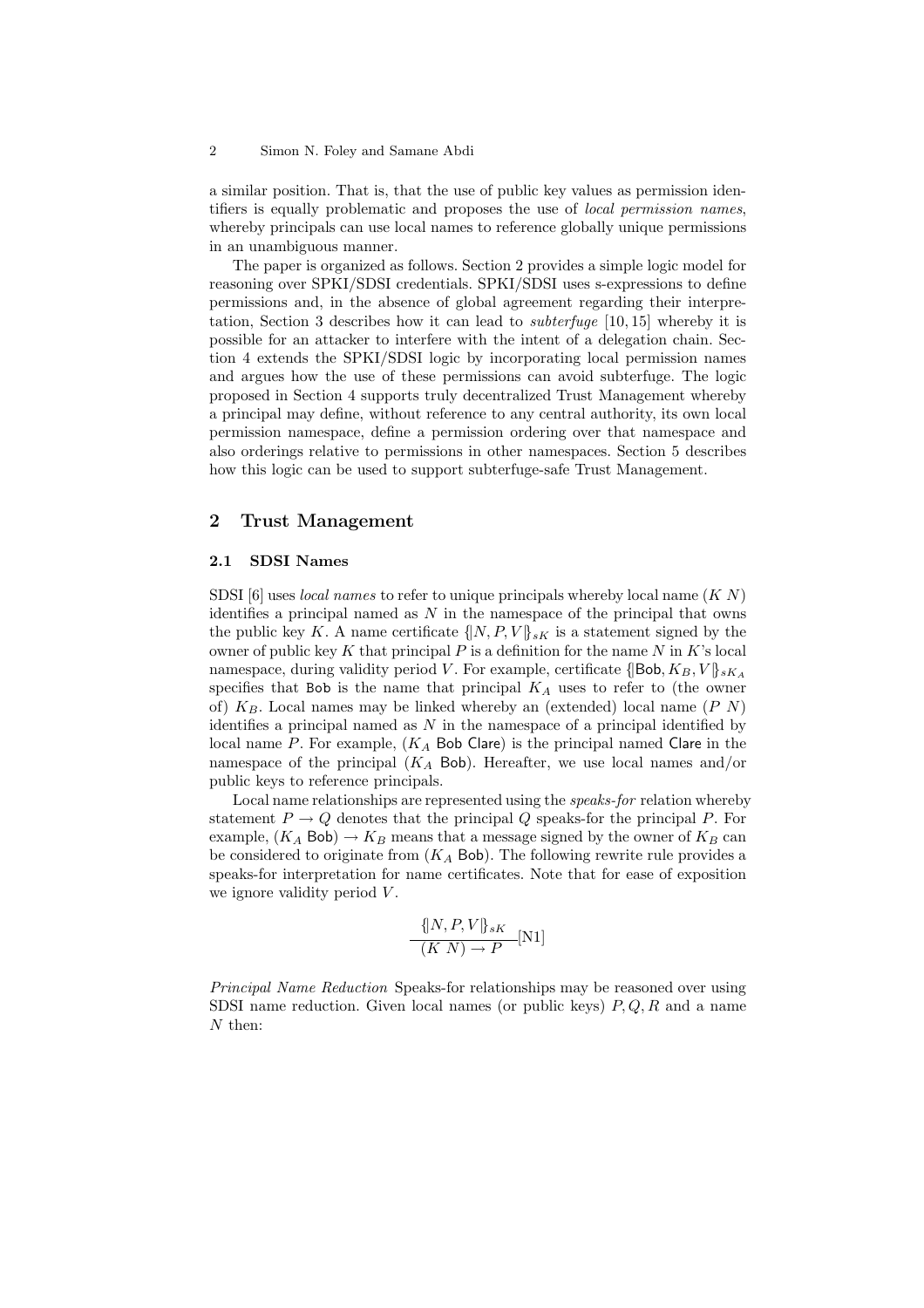$$
\frac{P \to (Q \ N); Q \to R}{P \to (R \ N)}
$$
 [N2]

For example, given  $(K_A \text{ Clare}) \rightarrow (K_A \text{ Bob Clare})$  and  $(K_A \text{ Bob}) \rightarrow K_B$  then deduce  $(K_A \text{ Clare}) \rightarrow (K_B \text{ Clare})$ . Given a collection of name certificates then we limit reasoning in the logic to determining whether  $P \to Q$  can be deduced for given principals  $P$  and  $Q$ . In this case, it is safe for us to assume that the speaks-for relation is reflexive, that is  $P \to P$ . This simplifies our definition of the logic, and following  $[2]$  we assume that principal  $(P \text{ null})$  can be re-written as P and thus given principals  $P, Q$  and R then rule N2 can be used to infer that

$$
(P \to Q \land Q \to R) \Rightarrow P \to R \tag{1}
$$

holds.

#### 2.2 SPKI Delegation

A delegation statement  $P \stackrel{X}{\Longrightarrow} Q$  indicates that principal P delegates authority for permission  $X$  to principal  $Q$ . Delegation is implemented as a SPKI certificate  $\{[P, X, D, V]\}_{sK}$ , whereby the owner of public key K signs a statement that it trusts principal  $P$  for permission  $X$ . For ease of exposition we ignore the delegation bit  $D$  and validity period  $V$ . The following rule provides an interpretation for delegation.

$$
\frac{\{[P, X, D, V]\}_{sK}}{K \stackrel{X}{\Longrightarrow} P}[\text{D1}]
$$

Delegation Reduction Delegation statements may be reasoned over using SPKI reduction. Given principals  $P, Q, R, S$  and permissions X and Y then

$$
\frac{P \stackrel{X}{\Longrightarrow} Q; Q \to R}{P \stackrel{X}{\Longrightarrow} R} \text{[D2]} \qquad \frac{P \stackrel{X}{\Longrightarrow} Q; Q \stackrel{Y}{\Longrightarrow} R;}{P \stackrel{X \cap Y}{\Longrightarrow} R} \text{[D3]}
$$

where  $X \sqcap Y$  denotes permission intersection. The set of all permissions  $PERM$ may be considered to form a preorder ( $PERM, \sqsubset$ ) with intersection  $\sqcap$  providing a lower bound operator. For example, the set of all s-expression permission tags used by SPKI/SDSI form a preorder with tag intersection providing a greatest lower bound operation.

## 3 Subterfuge in SPKI/SDSI

While Trust Management systems are typically explicit in their assumption that principals are uniquely identified, the literature has generally not been as prescriptive regarding the uniqueness of permissions. Delegation subterfuge [10] arises when there is ambiguity concerning the uniqueness and interpretation of a permission. This issue is considered in the following example.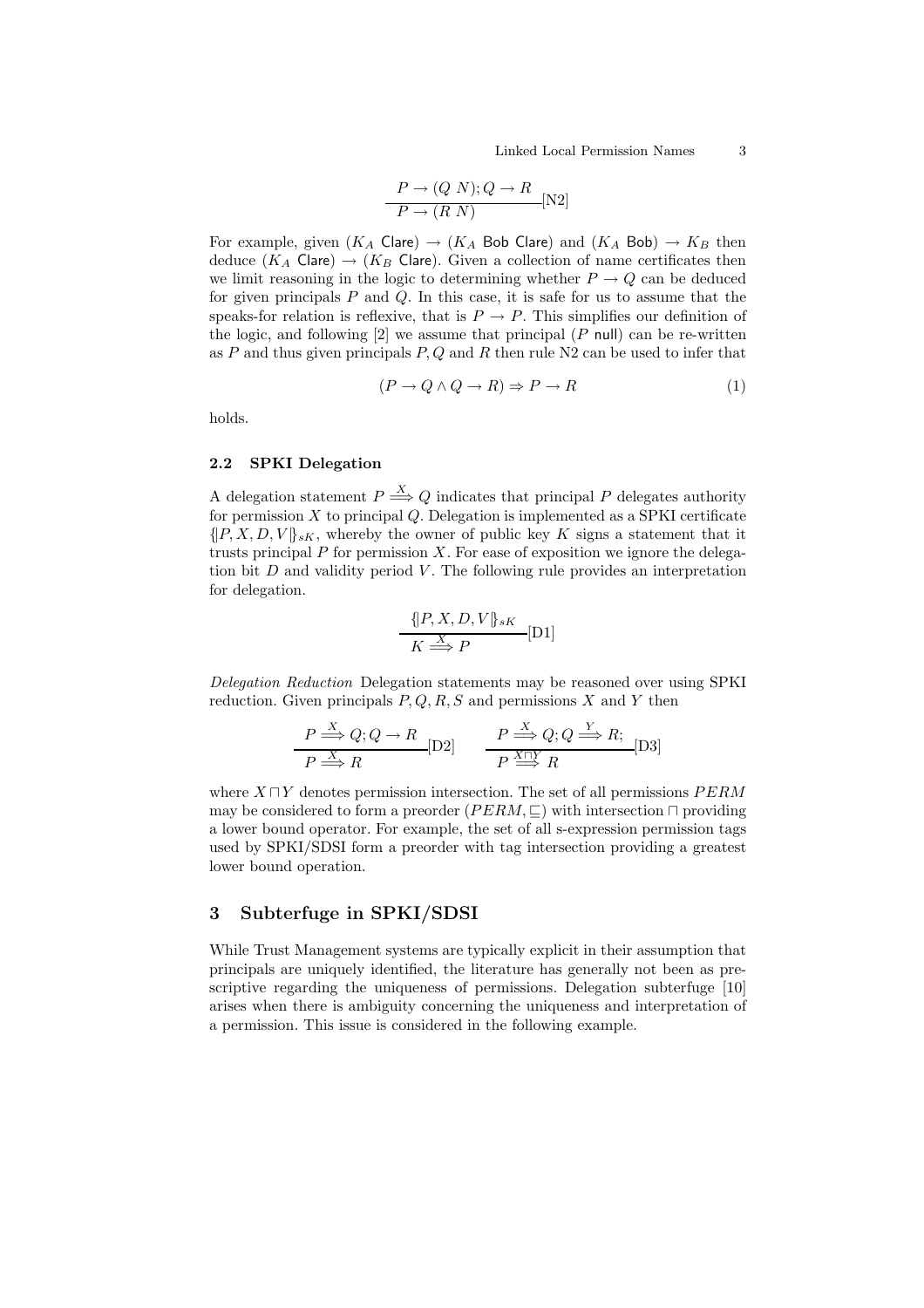

Fig. 1. Subterfuge in the delegation of permission doc

Suppose that the web-servers at Internet domains good.com and bad.com use Trust Management for controlling access to web-pages. The statement  $K_A \stackrel{\text{doc}}{\Longrightarrow}$  $(K_A$  users) by the owner  $K_A$  of website good.com delegates authority to access web-page doc (representing a local document path) to a (SDSI) group of registered principals  $(K_A \text{ users})$  where  $(K_A \text{ users}) \to K_B$  and  $(K_A \text{ users}) \to K_C$ . Suppose that principal  $K_B$  is also registered on website bad.com that is administrated by the (malicious) owner of  $K_M$  who in turn applies similar access controls on its group of users identified as  $(K_M$  users).

A delegation statement  $K_B \stackrel{doc}{\implies} K_E$  results in subterfuge since it is not clear whether the (non-unique) permission doc refers to the authority to access the document on the good or bad websites. This uncertainty might arise in practice if  $K_B$  is unaware of this ambiguity. For example,  $K_M$ , intercepts the delegation certificate  $K_A \stackrel{\text{doc}}{\Longrightarrow} (K_A \text{ users})$  and replaces it by the certificate  $K_M \stackrel{\text{doc}}{\Longrightarrow} (K_M \text{ users}),$  leading  $K_B$  to believe that permission doc is related to  $K_M$ 's access to website bad.com.  $K_B$  is willing to grant  $K_E$  access the bad website and writes  $K_B \stackrel{\text{doc}}{\Longrightarrow} K_E$ . However,  $K_E$ , colluding with  $K_M$ , can use the intercepted certificate  $K_A \stackrel{\text{doc}}{\Longrightarrow} (K_A \text{ users})$  to obtain access to the good website  $(K_A \stackrel{\text{doc}}{\Longrightarrow} K_E).$ 

It might be argued that this inadequacy in the permission design is 'obvious' and that additional information should be included in the name of the permission. For example, the permission good.com/doc is clearly related to its website. However, on receipt of a certificate  $K_M \overset{\text{good.com/doc}}{\Longrightarrow} (K_M \text{ users}), K_B \text{ may unwitt-}$ tingly delegate  $K_B \overset{\text{good.com/doc}}{\Longrightarrow} K_E$ , not understanding that  $K_M$  has no authority over **good.com** and the intercepted certificate  $K_A \overset{\text{good.com/doc}}{\Longrightarrow} (K_A \text{ users})$  can be used by  $K_E$  to obtain access to good.com. Furthermore, design of the permission good.com/doc assumes that there is a non-transient association between the domain good.com and some principal. However, domain name owners change in practice, intentionally or otherwise [14], and therefore, permission good.com/doc should not be considered to necessarily specify an unambiguous authorization.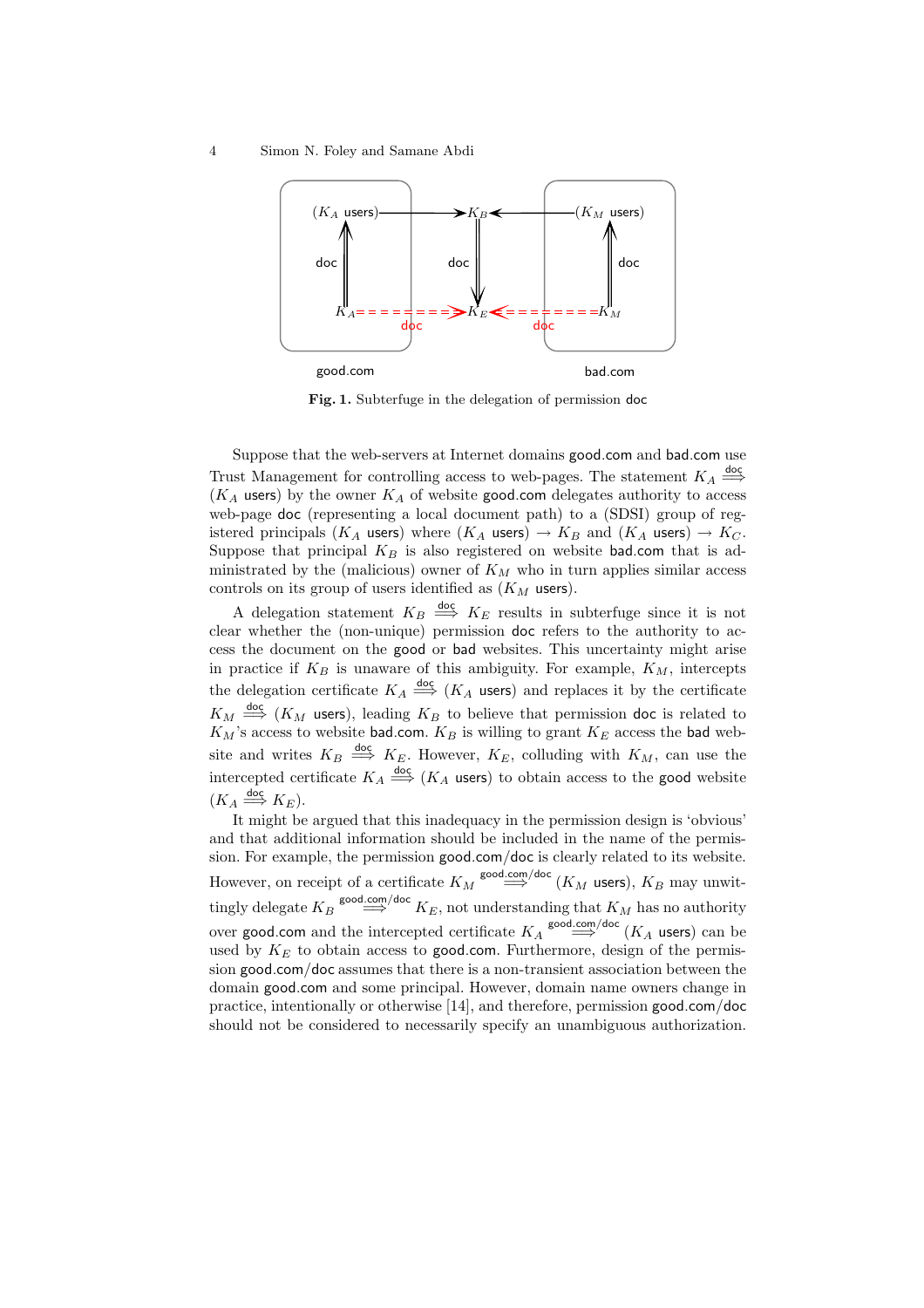Arguing that prior to issuing a delegation statement  $K_B$  has a responsibility to confirm that  $K_M$  owns the good.com website is inappropriate since it places part of the reasoning outside of, and is contrary to the intent of, the Trust Management system [4].

A variety of ad-hoc techniques could be used to ensure that a permission is globally unique and its interpretation unambiguous. For example, on the basis that public keys can be considered as unique then  $K_A$ :doc provides a unique permission doc for  $K_A$ 's website. However, in order for this scheme to avoid subterfuge, the recognition of a permission string such as

```
\begin{pmatrix} \text{Modulus (1024 bits): c0 f a 51 7b 70 29 51 47 48 84 59 c 4 a1 bb da c9 f c 65 1 fe 90 53 46 83 466 83 466 83 47 1c e 8 2c 56 2f f e 2c e 4 d 4f d 4b 3d b 4 8a 82 e 0 e 5 c 8 08 4d 6 80 a 7 c f d 4 5 f 4f 31 08 4d 65 65 61 14 e 3 40 f 1 12 4c b0 7f 97 b 9 f: doc
```
is required, which is, in itself, subject to confusion. Notwithstanding this issue, it is argued [15] that subterfuge can be avoided by including the originator of the permission in a delegation statement of the form  $K_A \stackrel{K_o:p}{\Longrightarrow} K_B$ , whereby principal  $K_A$  delegates the permission p, originating from the principal  $K_o$ , to the principal  $K_B$ . There is also an argument that a permission built using X500 Distinguished Names is, by definition, globally unique. If it were referenced in an extended validation certificate [1] then it is, in some legal sense, unambiguous, and is therefore not subject to subterfuge. However, X509-style approaches suffer from a variety of practical problems [7] when used to identify principals.

Delegation subterfuge is a consequence of non-unique permissions that have ambiguous interpretations in the sense of what they entitle the holder to do. Rather than relying on ad-hoc permission-naming strategies we are interested in characterizing what is meant by subterfuge and developing a Trust Management system that is subterfuge-free. A number of subterfuge scenarios and their defense are discussed in [10, 15]. It is argued in [15] that the problem of delegation subterfuge is analogous to the problem of a message freshness-attack in a security protocol and a BAN-like logic is developed that can be used to analyze a delegation scheme for subterfuge. In this paper we build on this and develeop an extension to SPKI/SDSI that ensures subterfuge-freedom.

## 4 Local Permission Names

Subterfuge-freedom can be achieved using delegation statements of the form  $K_A \stackrel{K_o:p}{\Longrightarrow} K_B$  [15]. However, as observed above, simply referencing a public key within a permission identifier is impractical. SDSI's rationale of using local names as reliable references to principals is extended in this section to include local names for permissions that are linked to principal namespaces.

A signed permission  $\{ |N| \}_{sK}$  represents an authorization named N that originates from a principal owning public key  $K$ . On the basis of the assumption that a public key is considered to be globally unique then a permission signed by the key can be considered to be a globally unique permission identifier and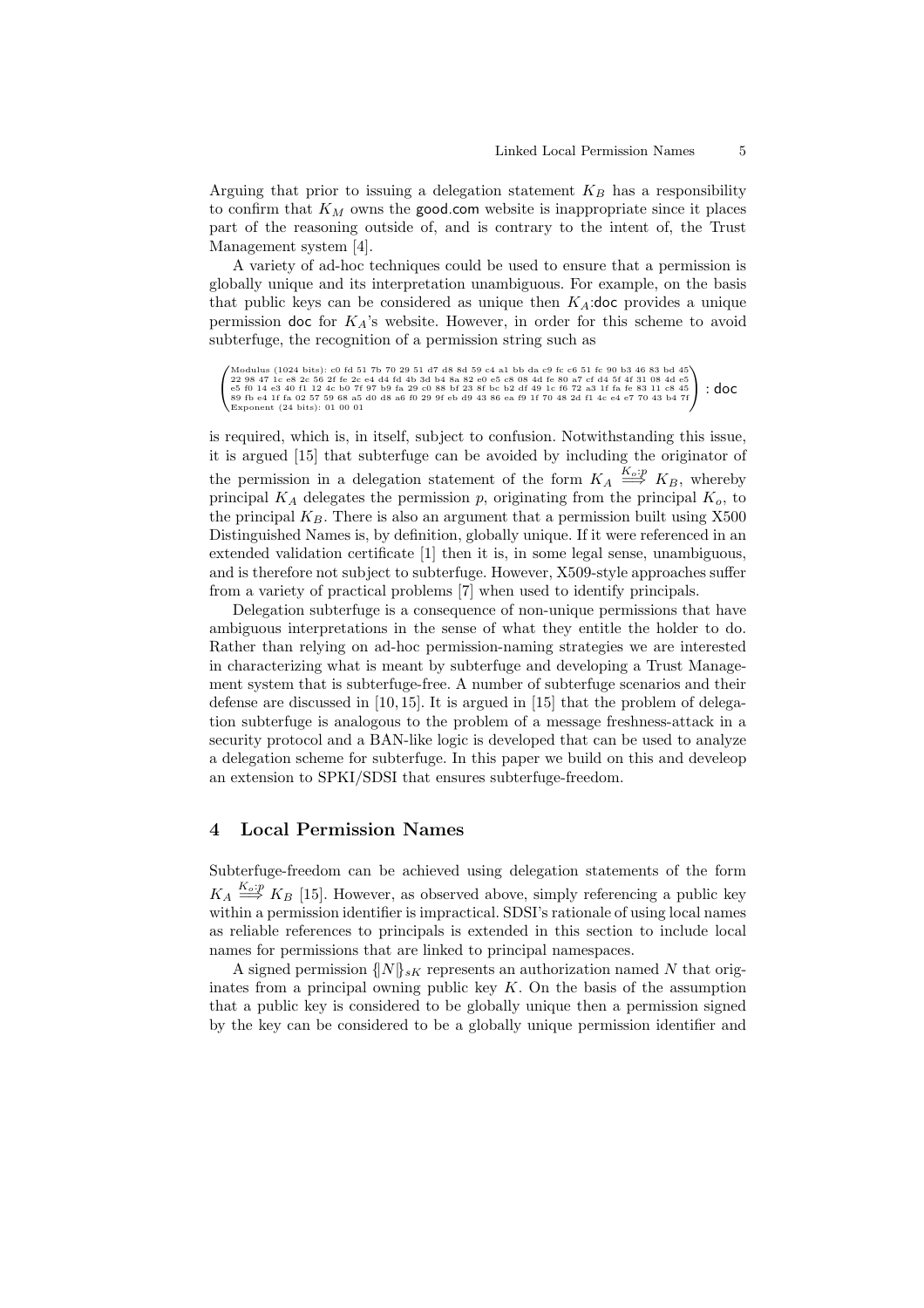is assumed unambiguous in the sense that, by signing  $\{[N]\}_{sK}$ , its originator K has just one interpretation for N.

A local permission name  $\langle P \mid N \rangle$  identifies a permission named locally as N in the namespace of the principal  $P$ . In general, a permission name certificate  $\{[N, X]\}_{sK}$  is a statement signed by the owner of public key K that the permission with name  $N$  in  $K$ 's local namespace is defined as  $X$  with the interpretation that a principal that holds permission  $\langle K \rangle N$  may be considered to hold the permission  $X$  . For example,  $\{\vert \textsf{doc}, \{\vert \textsf{doc} \vert\}_{sK_{A}} \}_{sK_{B}}$  is a statement by  $K_{B}$  that when it refers to permission name doc in its namespace then it refers to signed permission  $\{\vert \text{doc} \vert\}_{sK_A}$ .

#### 4.1 Permission Holding

When defining (originating) a new permission, we assume that the principal signs a self-signed name certificate  $\{[N, \{[N]\}_{sK}\}_{sK}$  that binds the name N to the globally unique value  $\{N\}_{sK}$ . In doing this, the principal is considered to hold the permission, denoted  $K \ni \langle K \rangle$ . Thus, given a key K and name string N we define the following inference rule.

$$
\frac{\{|N, \{|N|\}_{sK}\}_{sK}}{K \ni \langle K|N \rangle} [H1]
$$

For example, in defining permission doc by signing  $\{\{\text{doc}, \{\text{doc}\}\}_{sK_A}\}_{sK_A}$ , principal  $K_A$  is considered to hold the permission, that is,  $K_A \ni \langle K_A \text{ doc} \rangle$ .

Delegation of a permission does not necessarily imply that the recipient holds the permission: it depends on whether the delegator has (holds) the permission to give away in the first place. We have,

$$
\frac{P \ni X, P \stackrel{X}{\Longrightarrow} Q}{Q \ni X} [\text{H2}]
$$

In our delegation logic we make a distinction between a principal being delegated a permission and actually holding the permission. In determining whether a request (permission  $X$ ) from  $Q$  is authorized, rather than just checking  $P \stackrel{X}{\Longrightarrow} Q$  (SPKI/SDSI), the principal P should confirm  $Q \ni X$  can be deduced. Figure 2 depicts the web-server example using local permissions with  $K_A$  delegating its local permission doc to its users group, whereupon by Rules H1 and H2,  $(K_A \text{ users}) \ni \langle K_A \text{ doc} \rangle$  can be deduced.

If a principal can speak for another principal then the former is considered to implicitly hold the permissions of the latter, that is, given principals  $P$  and  $Q$  and local permission  $X$  then

$$
\frac{P \ni X, P \to Q}{Q \ni X} [\text{H3}]
$$

Returning to Figure 2, since  $K_B$  can speak for the group  $(K_A$  users), then  $K_B$ holds the permission  $\langle K_A \, \text{doc} \rangle$ . Note that if  $K_B$  is unaware of the delegation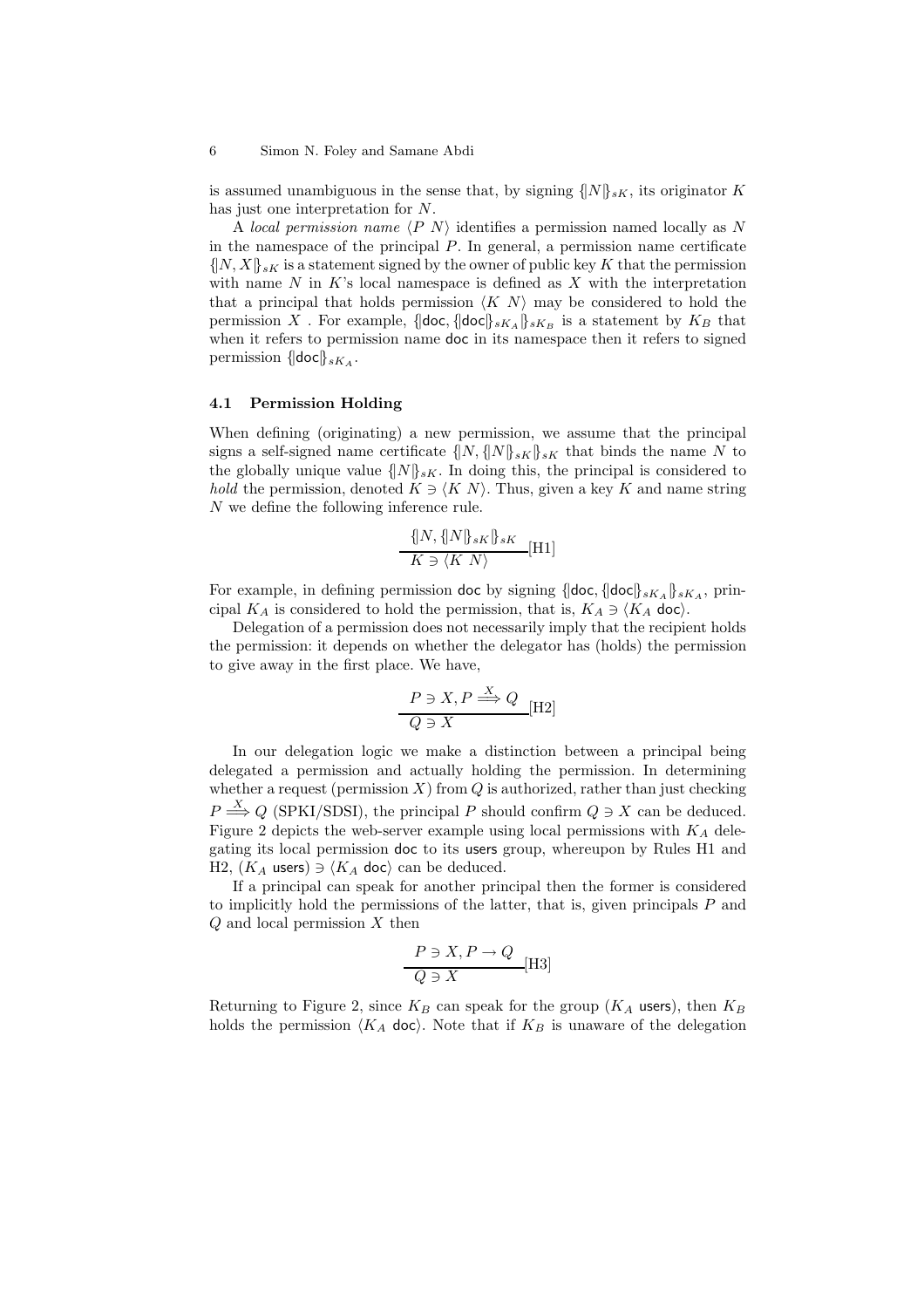

Fig. 2. Avoiding ambiguity in delegation using local permissions

 $K_A \stackrel{(K_A \text{ doc})}{\Longrightarrow} K_B$  (or it did not occur) then in the presence of a malicious delegation statement  $K_M \stackrel{\langle K_A \text{ doc} \rangle}{\Longrightarrow} K_B$ ,  $K_B$  cannot deduce  $K_B \ni \langle K_A \text{ doc} \rangle$ , that is,  $K_B$  cannot mistakenly think that it holds the permission.

#### 4.2 Permission Ordering

Conventional Trust Management systems assume that the set of all permissions are globally understood and implicitly have a globally defined preorder  $(PERM, \Box)$ . For example, a preorder exists over conventional SPKI/SDSI sexpression permission tags and thus, for instance,

$$
(\mathsf{tag (http\ good.com/doc))}\sqsubseteq (\mathsf{tag (http(\ast prefix\ good.com/)))}
$$

However, local permissions are created locally and a principal must explicitly define how the permissions that it originates, relate to other permissions.

An ordering relation is defined between local permissions whereby  $X \rightarrow Y$ defines that permission Y dominates permission  $X$ , in the sense that Y is no less authoritative than X. In this case a principal that is authorized for permission Y is considered to be authorized for permission X. For example,  $\langle K_B \text{ read} \rangle \rightarrow$  $\langle K_A$  readWrite) means that the holder of local permission  $\langle K_A$  readWrite) also has authority for permission  $\langle K_B \text{ read} \rangle$ . Principals use permission certificates to define permission orderings:  $\{N, X\}_{sK}$  is a statement by K that the permission X is no less authoritative than the permission  $\langle K \rangle$  in its namespace.

The following inference rule provides an interpretation, under this ordering, for permission certificates. Given public key  $K$ , permission  $X$  and name  $N$  then:

$$
\frac{\{|N, X|\}_{sK}, K \ni X}{X \rightsquigarrow \langle K|N \rangle} [P1]
$$

Note that the principal  $K$  must hold the permission  $X$  over which it asserts authority ordering  $X \sim \langle K N \rangle$  relative to the permission  $\langle K N \rangle$  in its namespace.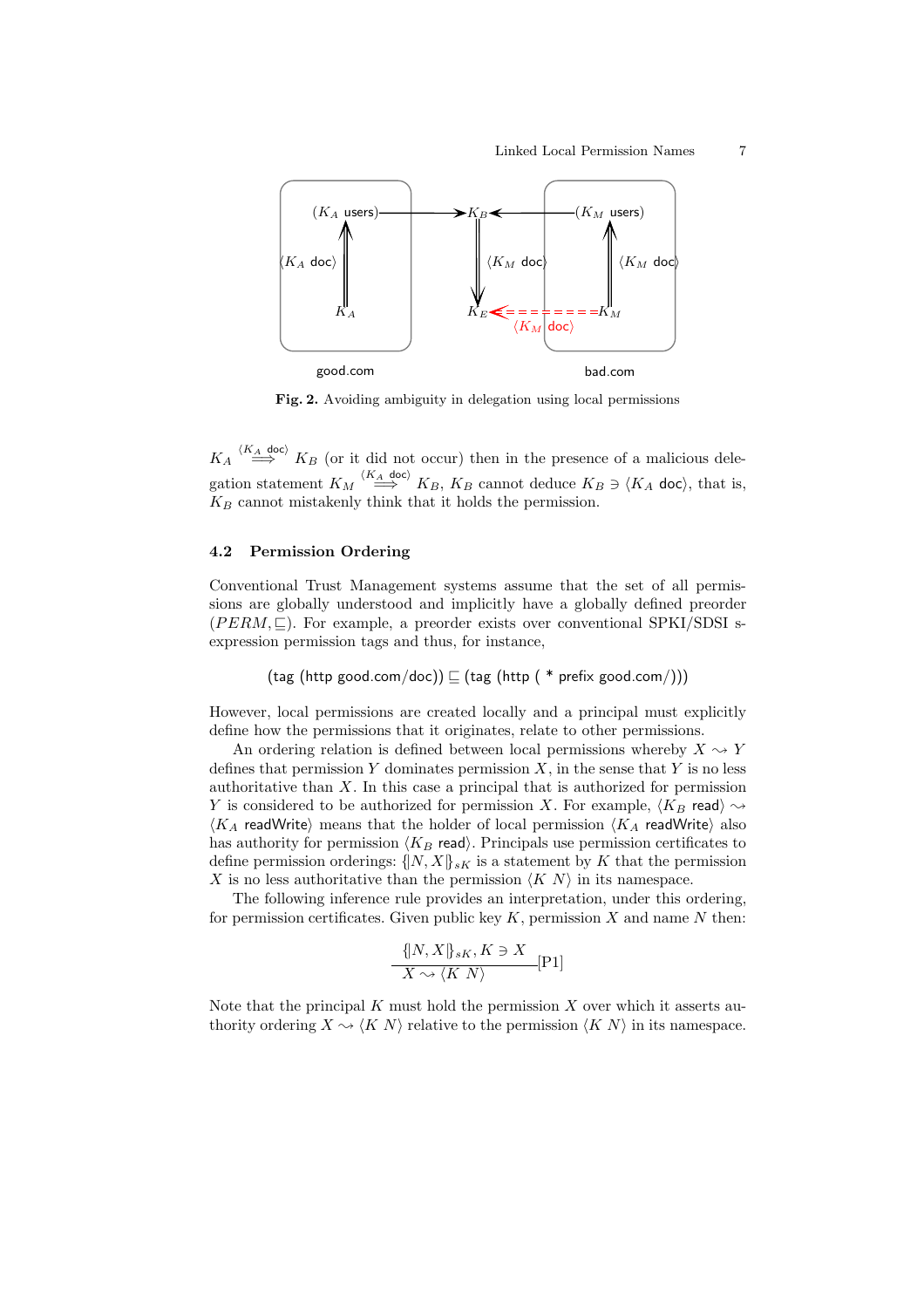If this were not the case then a malicious principal  $K_M$  could, for example, effectively obtain (hold) permission  $\langle K_A \text{ doc} \rangle$  by simply signing { $| \text{doc}, \langle K_A \text{ doc} \rangle |_{sK_M}$ , resulting in  $\langle K_A \text{ doc} \rangle \rightsquigarrow \langle K_M \text{ doc} \rangle$ .

The ordering relationship  $\leadsto$  between permissions is, by definition, reflexive.

$$
\frac{P \ni X}{X \leadsto X} [P2]
$$

The relationship is defined only between valid permissions, that is permissions that originate from/are held by some principal. This avoids introduction of relationships between arbitrary values (that do not define permissions).

A principal holding permission  $Y$ , holds all permissions  $X$  dominated by  $Y$ .

$$
\frac{P \ni Y; X \leadsto Y}{P \ni X} [P3]
$$

Note that we assume that there is sufficient redundancy in the implementation of a permission name certificate that will enable a principal to distinguish a permission name from a principal name certificate, thereby providing distinction between the principal  $(P N)$  and the permission  $\langle P N \rangle$ .

#### 4.3 Permission Delegation

In delegating a permission  $Y$  to principal  $Q$ , principal  $P$  implicitly delegates authority for any permission  $X$  dominated by  $Y$ .

$$
\frac{P \xrightarrow{Y} Q; X \rightsquigarrow Y}{P \xrightarrow{X} Q} [P4]
$$

Continuing the web-server example, if  $K_B$  delegates its local name file for the good.com document permission as  $K_B \stackrel{\langle K_B \text{ file} \rangle}{\Longrightarrow} K_D$  where  $\langle (K_B \text{ good.com})$  doc $\rangle$   $\leadsto$  $\langle K_B \text{ file} \rangle$ , then by L1 (defined in Section 4.5) we deduce  $\langle K_A \text{ doc} \rangle \sim \langle K_B \text{ file} \rangle$ and by P4 we deduce  $K_B$  delegates the original permission, that is  $K_B \stackrel{\langle K_A \text{ doc} \rangle}{\Longrightarrow}$  $K_D$ .

It follows from Rule P4 and Holding Rules H2 and H3 that if the delegating principal holds the permission then the recipient also holds any dominated permission:

$$
(P \ni X \land P \stackrel{Y}{\Longrightarrow} Q \land X \leadsto Y) \Rightarrow Q \ni X \tag{2}
$$

or more generally, any recipient holds the permissions:

$$
(P \ni X \land P \xrightarrow{Y} Q \land X \leadsto Y \land Q \to R) \Rightarrow R \ni X \tag{3}
$$

The conventional SPKI delegation reduction rule defines that the permission delegated via a delegation chain is computed as the intersection of the permissions along the chain. The definition of intersection as a greatest lower bound operation requires that all permissions and their ordering are globally known; in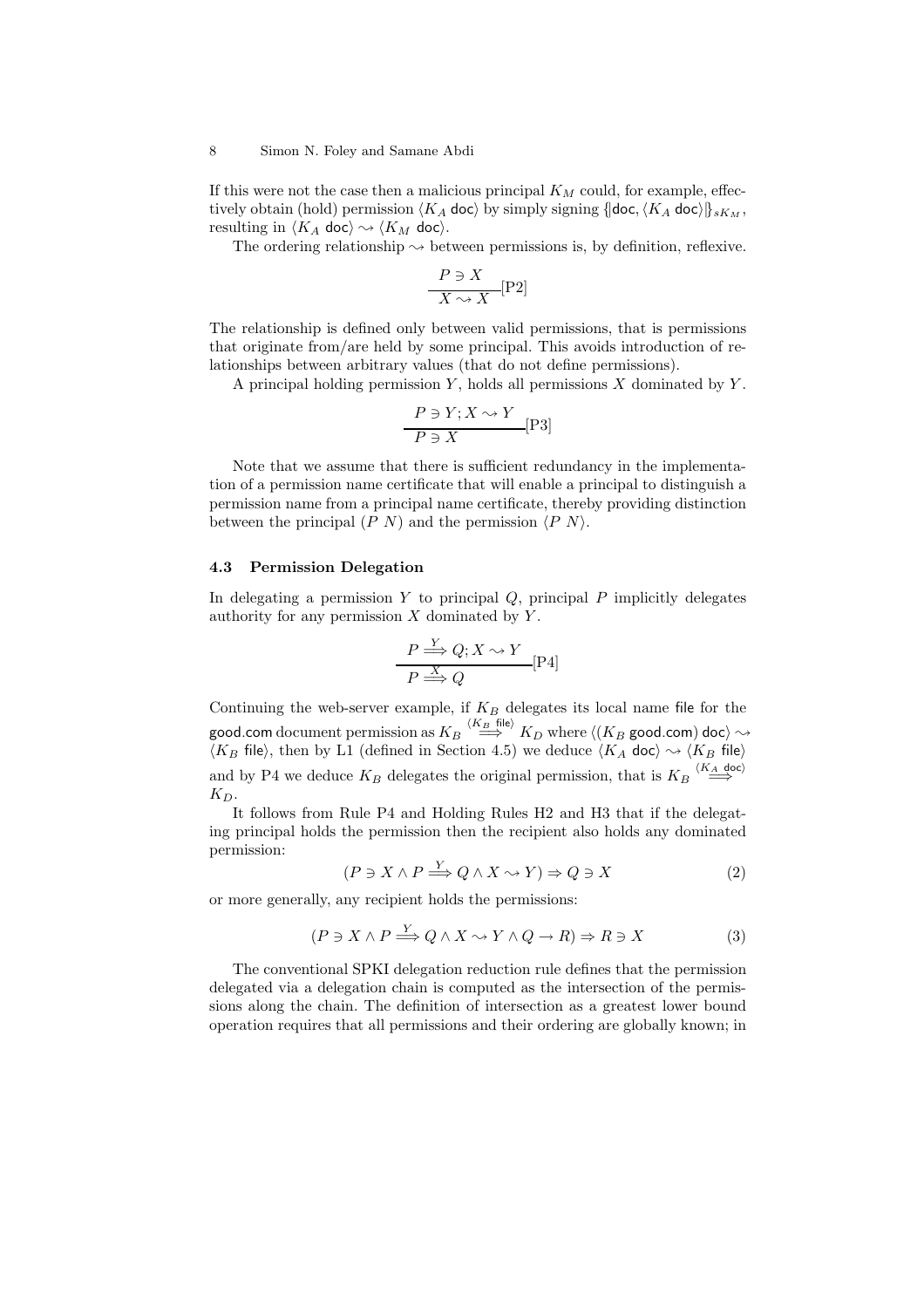SPKI/SDSI this is effectively defined as intersection over s-expression permission tags. However, in the proposed model it is assumed that a principal is aware only of the local permissions (and orderings) for which it holds permission name certificates. Therefore, the principal cannot compute a reliable greatest lower bound of given permissions since there may exist, unknown to the principal, a permission that is a lower bound and dominates the claimed greatest lower bound.

Based on the permission orderings that a principal is aware of, it is safe for a principal to infer that any permission that is a lower bound of permissions  $X$ and  $Y$  is dominated by the greatest lower bound of  $X$  and  $Y$ . This is defined by the permission intersection reduction rule

$$
\frac{Z \rightsquigarrow X; Z \rightsquigarrow Y}{Z \rightsquigarrow (X \sqcap Y)} [P5]
$$

Combining this rule with the SPKI-delegation rule in Section 2.2 allows the following inference to be made. Given principals  $P, Q, R$  and permissions  $X, Y, Z$ then we have

$$
(P \xrightarrow{X} Q \land Q \xrightarrow{Y} R \land Z \rightsquigarrow X \land Z \rightsquigarrow Y) \Rightarrow P \xrightarrow{Z} R \tag{4}
$$

#### 4.4 Delegation Accountability

A principal is considered to be accountable for a permission if it accepts responsibility for how the permission is used by other principals. For example, in hosting documents on good.com, the principal  $K_A$  is considered to accept responsibility for the use of the (copyright) documents. In delegating access to documents to  $K_B$ , principal  $K_A$  asserts that she accepts responsibility for how the documents are subsequently handled by  $K_B$  (that is,  $K_A$  trusts  $K_B$ ). This notion of accountability is at the heart of subterfuge. Subterfuge is considered to occur when there is ambiguity regarding the accountability of the permission. In the original web-server example (Figure 1) subterfuge occurs because accountability for the actions authorized by permission doc is unclear; in delegating doc to  $K_E$ ,  $K_B$  wants to be sure about who can be held accountable.

A principal with public key K that originates a permission  $\langle K N \rangle$  is considered, by definition, to be accountable, denoted  $K \triangleright \langle K \rangle$  for any actions enabled by that permission. We have,

$$
\frac{K \ni \langle K \ N \rangle}{K \vartriangleright \langle K \ N \rangle} [A1]
$$

For example, by signing a permission granting access to the good.com web-site documents then  $K_A$  is implicitly accepting accountability for the use of those documents.

A principal  $K$  may elect to accept accountability for an arbitrary permission  $X$  that it holds by signing a statement to that effect, and we have: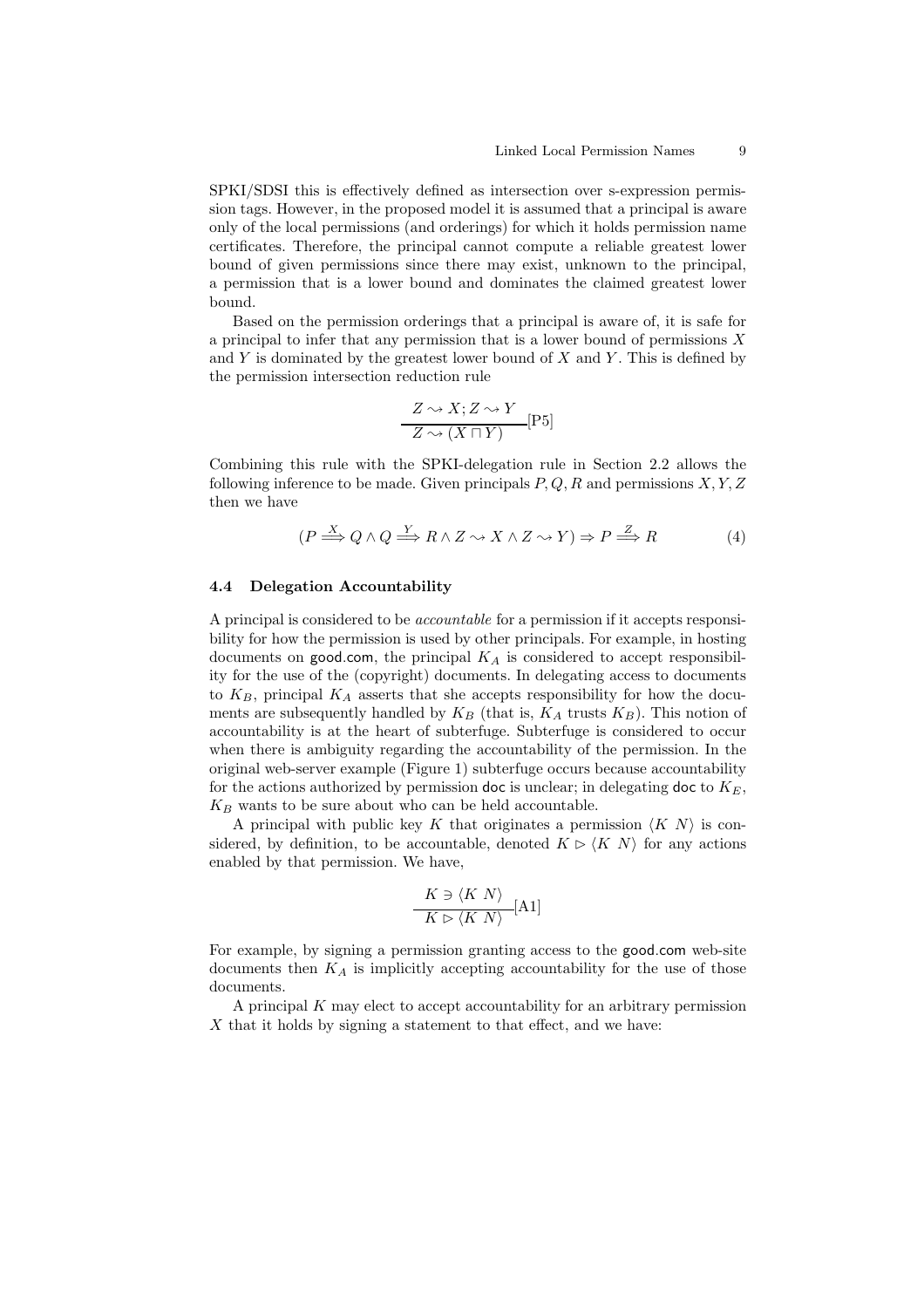$$
\frac{\{\text{accept}\_\text{accountability}(X)\}_{sK}, K \ni X}{K \rhd X} [A2]
$$

For the web-server example, perhaps  $K_A$  choses not to delegate her doc authority on good.com to  $K_B$  unless  $K_B$  signs a statement accepting accountability, in which case  $K_B \triangleright \langle K_A \text{ doc} \rangle$ . Note that the principal asserting accountability must hold the permission; this ensures that a malicious principal cannot claim accountability for a permission for which they are not trusted. For the web-server example, regardless of an assertion by  $K_M$  that it is willing to be accountable for  $\langle K_A \text{ doc} \rangle$ ,  $K_B$  cannot deduce  $K_M \triangleright \langle K_A \text{ doc} \rangle$ . Therefore, as we shall see in the next section,  $K_M$  maliciously concealing  $K_A \stackrel{\langle K_A \text{ doc} \rangle}{\Longrightarrow} (K_A \text{ users})$  from  $K_B$ and replacing it by  $K_M \stackrel{\langle K_A \text{ doc} \rangle}{\Longrightarrow} (K_M \text{ users}),$  cannot result in  $K_B$  unwittingly delegating this unaccountable permission  $\langle K_A \, \text{doc} \rangle$  to  $K_E$ .

A local name may be used to refer to the originator of the permission:

$$
\frac{Q \rhd X, P \to Q}{P \rhd X} \text{[A3]}
$$

Thus, in general  $P\triangleright X$  reflects that there exists *some* principal who can speak for P and that can be held accountable for permission  $X$ . Note that the converse is not the case, for example, membership of a group  $P$  that is accountable for some permission does not necessarily imply accountability of an arbitrary member. Similarly, if a member holds a permission and asserts accountability then while the group implicitly holds the accountability, it does not necessarily hold that the group holds the permission, since by Rule H3, it would imply that all its members also hold the permission.

Accountability follows on reduction of a principal name referenced within a local permission, that is,

$$
\frac{R \rhd \langle P \ N \rangle, P \to Q}{R \rhd \langle Q \ N \rangle} [A4]
$$

Thus, for example, a principal accepting accountability for a group permission accepts accountability for any any group-member reference to that permission. Note, however, that we do not define a similar relationship between permission ordering and accountability. One should not infer  $Q \triangleright X$  given  $Q \triangleright Y$  and  $X \rightsquigarrow Y$ ; if this were permitted then should  $K_B$  name his own permission  $\langle K_B$  file) and assert  $\langle K_A \, \text{doc} \rangle \sim \langle K_B \, \text{file} \rangle$  then since  $K_B$  is by default accountable for all the permissions he names then he would hold accountability for the  $\langle K_A \text{ doc} \rangle$ permission.

A valid permission must originate from some principal and, therefore, the principal is accountable for that permission, that is we can prove:

$$
Q \ni \langle Q \mid N \rangle \Rightarrow Q \rhd \langle Q \mid N \rangle \tag{5}
$$

This effectively generalizes Rule A1—that a key is accountable for any permission it originates—to any principal name for which the key speaks for.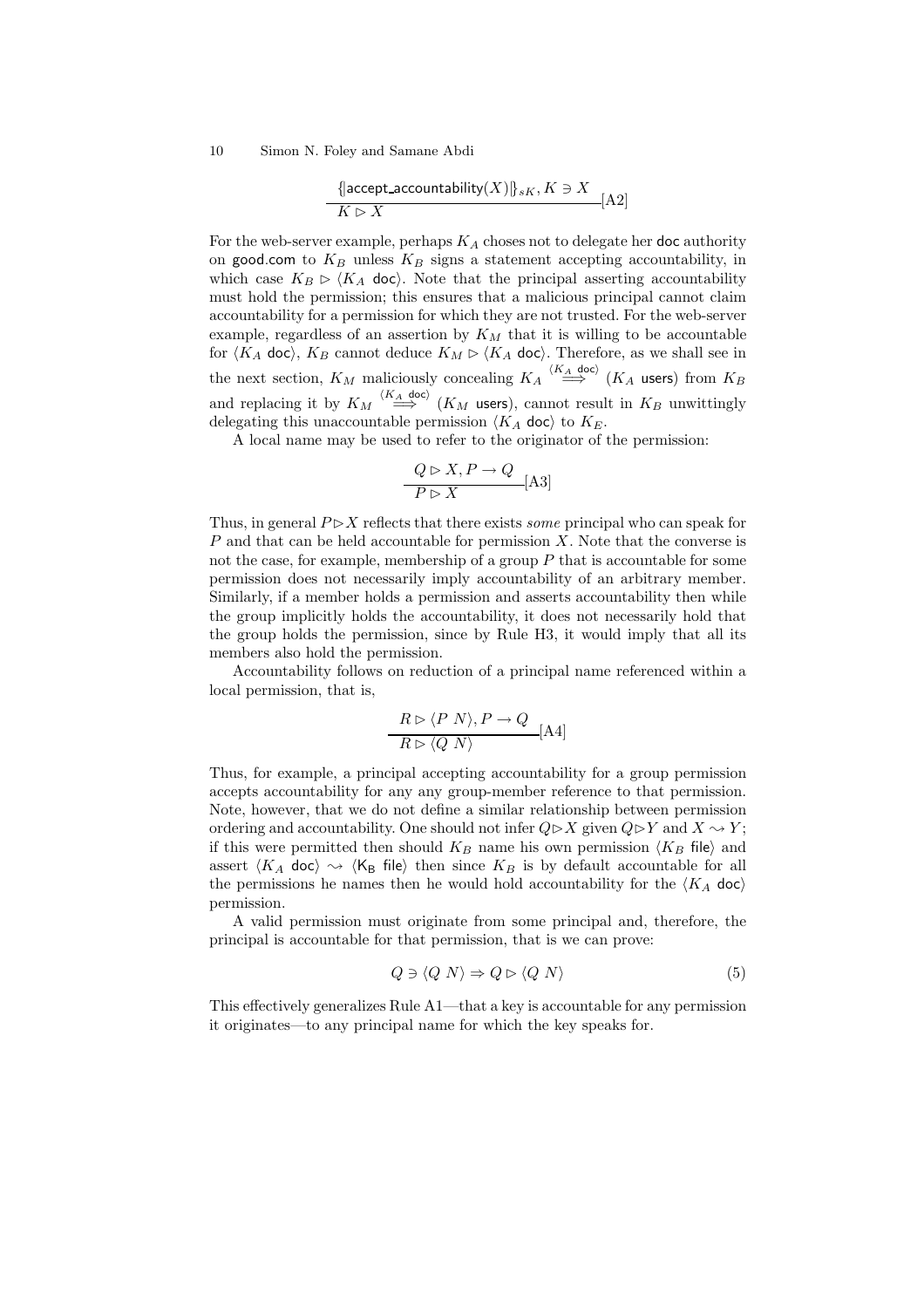#### 4.5 Local Permission Name Reduction

Local principal names can be used to refer to principals in a local permission ordering. We define

$$
\frac{\langle P \ N \rangle \sim X; P \to Q}{\langle Q \ N \rangle \sim X} [\text{L1}]
$$

For the web-server example, suppose that  $K_B$  uses the local (principal) name ( $K_B$  good.com) to refer to  $K_A$ , that is, ( $K_B$  good.com)  $\rightarrow K_A$  and suppose that  $K_B$  refers to the permission locally as  $\langle K_B$  file), that is,  $\langle (K_B \text{ good.com}) \text{ doc} \rangle \rightarrow$  $\langle K_B \text{ file} \rangle$ . In this case, by Rule L1, we can deduce that  $\langle K_A \text{ doc} \rangle \sim \langle K_B \text{ file} \rangle$ .

If  $P \ni \langle Q \mid N \rangle$  then it follows that  $\langle Q \mid N \rangle$  is a valid permission and thus (reflexivity)  $\langle Q \rangle N \rangle \sim \langle Q \rangle N$  and if  $Q \rightarrow R$  then by L1 and P3 the following holds.

$$
P \ni \langle P \ N \rangle \land P \to Q \Rightarrow \langle Q \ N \rangle \leadsto \langle P \ N \rangle \tag{6}
$$

The permission ordering  $\sim$  is intended to be reflexive and transitive. Transitivity can be influenced by the reduction of a local principal name referenced within a local permission name. Permission reduction is defined by the following rule, whereby given principals  $P$  and  $Q$ , permissions  $X$  and  $Y$  and a name  $N$ then

$$
\frac{X \rightsquigarrow \langle P \ N \rangle; P \rightarrow Q; \langle Q \ N \rangle \rightsquigarrow Y; Q \rhd \langle P \ N \rangle}{X \rightsquigarrow Y} [L2]
$$

If we consider well-defined (held by principals) permissions  $X, Y$  and  $Z$  then by reflexivity of  $\rightarrow$  and  $\rightsquigarrow$  it follows that permission ordering is transitive in the sense that:

$$
X \rightsquigarrow Y \land Y \rightsquigarrow Z \land Q \rhd Y \Rightarrow X \rightsquigarrow Z \tag{7}
$$

One can consider proposition (7) in the context of a conventional Trust Management system whereby some 'super security authority' effectively asserts a global preorder over permissions ( $PERM, \subseteq$ ). For example, the ordering over s-expression tags as implicitly defined by [13]. This 'super user', corresponding to Q in Proposition (7), can, in a sense, be regarded as accepting accountability for the ordering and thus the set  $(PERM, \rightarrow)$  forms a preorder. In the truly open/decentralized scenario there is not one but a number of separate super security authorities, each asserting accountability and defining the ordering over the permissions that originate within their domain.

Rule L2 supports inferences based on principal name reduction, that is,

$$
\langle Q \ N \rangle \leadsto X \land P \to Q \land Q \rhd \langle P \ N \rangle \Rightarrow \langle P \ N \rangle \leadsto X \tag{8}
$$

and

$$
X \rightsquigarrow \langle P \ N \rangle \land P \rightarrow Q \land Q \rhd \langle P \ N \rangle \Rightarrow X \rightsquigarrow \langle Q \ N \rangle \tag{9}
$$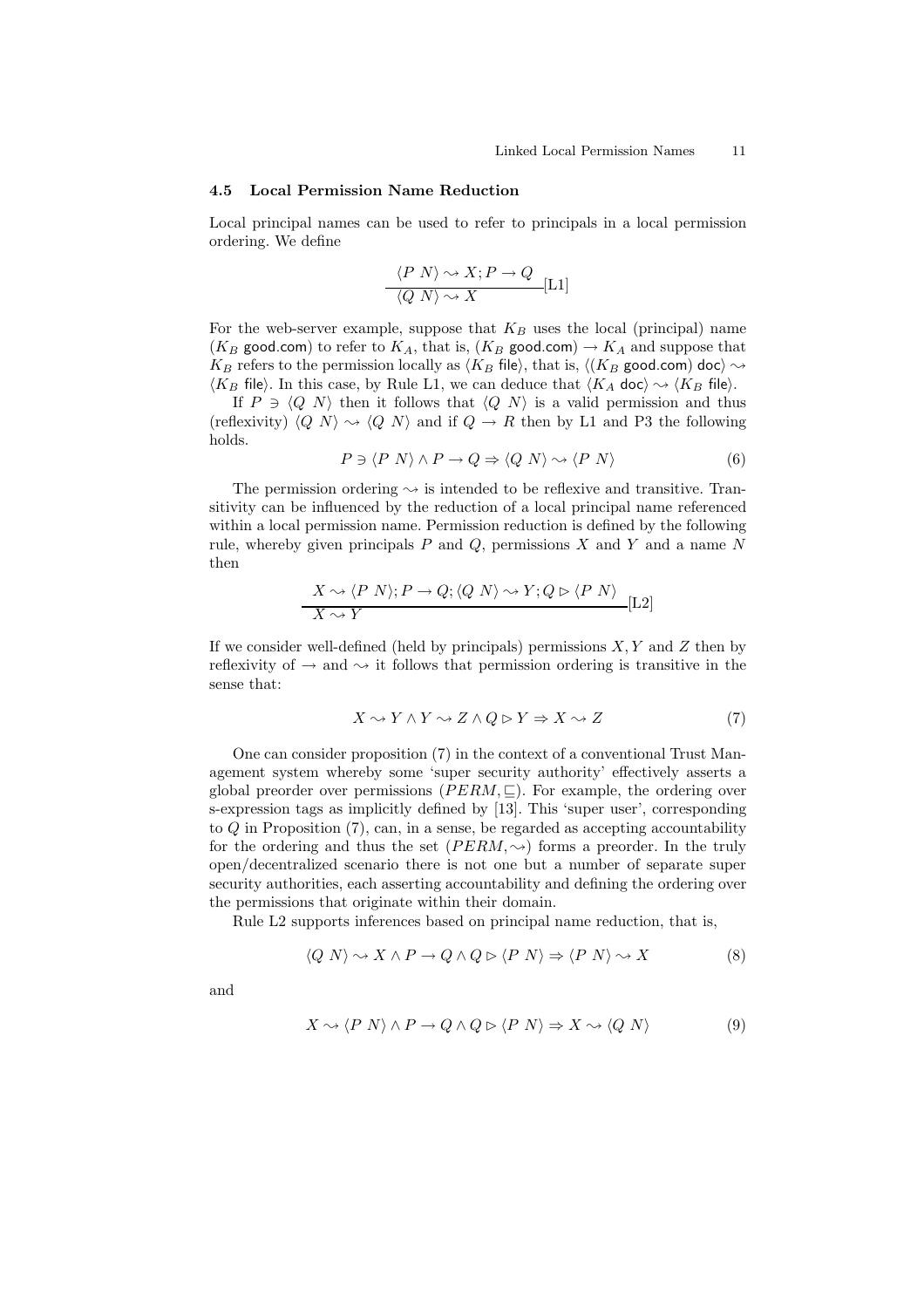Thus, for the web-server example, suppose again that  $K_B$  uses local (principal) name ( $K_B$  good.com) to refer to  $K_A$ , that is, ( $K_B$  good.com)  $\rightarrow K_A$ , and uses local permission file to refer to  $K_A$ 's document permission, that is,  $\langle K_A \text{ doc} \rangle \rightsquigarrow$  $\langle K_B$  file). As originator of the permission we have  $K_A \triangleright \langle K_A \text{ doc} \rangle$ , and on the basis that  $(K_B \text{ good.com})$  is a local name for  $K_A$ , then by Rule A3 we have  $(K_B \text{ good.com}) \triangleright (K_A \text{ doc})$  and in turn, by Rules L1 and A4 we can deduce  $(K_B \text{ good.com}) \triangleright \langle (K_B \text{ good.com}) \text{ doc} \rangle.$ 

By reflexivity  $\langle Q \rangle N \rangle \rightsquigarrow \langle Q \rangle N$  on well-defined permissions, it follows from Proposition (8) that

$$
P \to Q \land Q \rhd \langle P \ N \rangle \Rightarrow \langle P \ N \rangle \sim \langle Q \ N \rangle \tag{10}
$$

The reader should compare this proposition (10) with

$$
P \to Q \land Q \ni \langle P \ N \rangle \Rightarrow \langle Q \ N \rangle \rightsquigarrow \langle P \ N \rangle \tag{11}
$$

which can be derived from Rule L1 (by reflexivity  $\langle P \ N \rangle \sim \langle P \ N \rangle$ ). Intuitively, as far as permission ordering is concerned, there is no distinction between using a group name or its member name in a permission when the member is willing to be accountable. However, if the member is not willing to be held accountable  $(10)$  does not apply), then it is not necessarily the case that a permission in the members name space is as authoritative as that permission for the group. This also illustrates why, within the logic, it is not considered safe to arbitrarily apply principal name reduction to principal names within permissions.

## 5 Subterfuge-Safe Trust Management

A conventional Trust Management compliance check, given a collection of delegation statements/credentials, corresponds to a query: (by principal  $P$ ) is it safe to carry out the action authorized by permission  $X$ , as requested by principal Q? This is evaluated by determining whether  $P \stackrel{X}{\Longrightarrow} Q$  can be deduced. If the principal P originates the permission as  $X = \langle P | N \rangle$  then it follows that the principal holds ( $P \ni X$ ) and is accountable ( $P \triangleright X$ ) for the permission and that there is no ambiguity as to the meaning of the permission.

However, P may wish to carry out a compliance check on permissions that it did not originate. For the web-server example, perhaps  $K_B$  provides a mashup that includes documents from good.com, and checks whether the requester holds a permission  $\langle (K_B \text{ good.com}) \text{ doc} \rangle$  that originated from  $K_A$ . In this case,  $K_B$ will want to be sure that the permission can be tied to a principal willing to be held accountable, that is that  $(K_B \text{ good.com}) \triangleright \langle (K_B \text{ good.com}) \text{ doc} \rangle$ . A check for authorization is therefore defined as follows.

## 5.1 Checking for Subterfuge-Safe Authorization

A subterfuge-safe compliance check corresponds to the query: (by principal  $P$ ) is it safe to carry out the action authorized by permission  $X$ , as requested by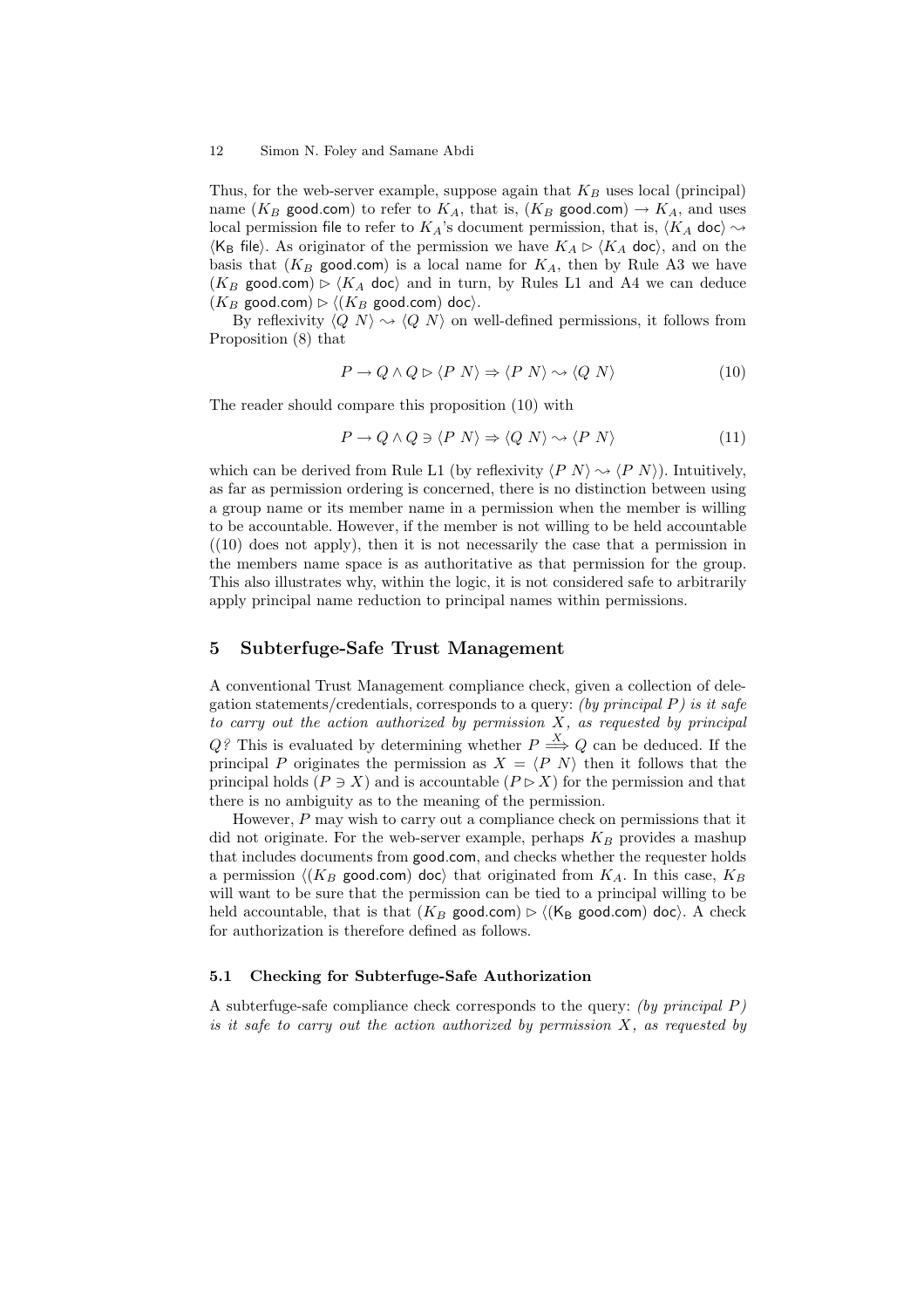principal  $Q$  with principal  $R$  held accountable? This is evaluated by determining whether the requester holds the permission  $(Q \ni X)$  and that R is accountable  $(R \triangleright X)$  can be deduced. In this paper we assume that the principal claimed to be accountable is provided in the query. Future research will consider how an accountable principal might be searched for as part of the query.

Note that P may wish to check, in addition, whether it delegated the authority to  $Q \, (P \stackrel{X}{\Longrightarrow} Q)$  or whether  $Q$  received the permission X from another source (that is presumably trusted by P, by virtue of P willingness to query  $Q \ni X$ ).

#### 5.2 Subterfuge-Safe Delegation

Before signing a delegation statement a principal should determine whether it might lead to subterfuge, in particular the delegating principal should check that some principal can be held accountable for actions associated with the permission.

A subterfuge-safe delegation check corresponds to the query: (by principal P) is it safe to delegate permission  $X$  to  $Q$  whereby  $R$  can be held accountable? This is evaluated by determining whether R is accountable  $(R \triangleright X)$  and that P trusts the principal providing the accountability  $(P \stackrel{X}{\Longrightarrow} R)$ . If the check succeeds then P asserts  $P \stackrel{X}{\Longrightarrow} Q$ .

Reconsider the subterfuge attack from Section 3, but where local permissions are used. Suppose that  $K_M$  intercepts the delegation  $K_A \stackrel{(K_A \text{ doc})}{\Longrightarrow} K_B$  so that  $K_B$  is unaware of its existence. Principal  $K_M$  asserts  $K_M \stackrel{\langle (K_M \text{ bad}) \text{ doc} \rangle}{\Longrightarrow} K_B$ , and informs  $K_B$  that  $(K_M$  bad)  $\rightarrow K_M$ . However,  $K_M$  conceals from  $K_B$  that  $(K_M$  bad)  $\rightarrow K_A$  and therefore, its not unreasonable for  $K_B$  to mistakenly think that  $\langle (K_M \text{ bad}) \text{ doc} \rangle$  is a permission related to the bad domain. In thinking this,  $K_B$  wishes to delegate the permission (with  $(K_M$  bad) accountable) to  $K_E$  who is considered to be associated with the bad domain. However, this delegation is not subterfuge-safe since it is not possible to derive  $(K_M$  bad) $\rhd$   $\langle (K_M$  bad) doc). While  $K_M$  does originate  $\langle K_M$  doc) and by rule A3 we can infer  $(K_M$  bad)  $\triangleright$  $\langle K_M \rangle$  doc), however, we cannot infer that the principal is also accountable for  $\langle (K_M \text{ bad}) \text{ doc} \rangle$ .

Continuing the web-server example, the malicious principal  $K_M$  could elect to assert accountability for this permission and thus  $(K_M$  bad)  $\rhd \langle (K_M \text{ bad}) \text{ doc} \rangle$ can be derived. This highlights an underlying assumption in the logic that a declaration of accountability is taken as formal evidence of the principal's willingness to be held to account, regardless of their actual intent or reputation outside of the logic. Therefore, subterfuge-safe delegation also requires that the accountable principal is trusted by the delegator. In this case  $K_B$  does not trust permissions issued by  $K_M$ , that is,  $K_B \stackrel{\langle (K_M \text{ bad}) \text{ doc}}{\Longrightarrow} K_M$  cannot be derived. Note that the current version of the logic assumes that if we trust a principal for some permission then we are willing to accept any assertion the principal may make over their willingness to accept accountability for that permission. While it is possible to avoid this by using separate permissions to reflect authorization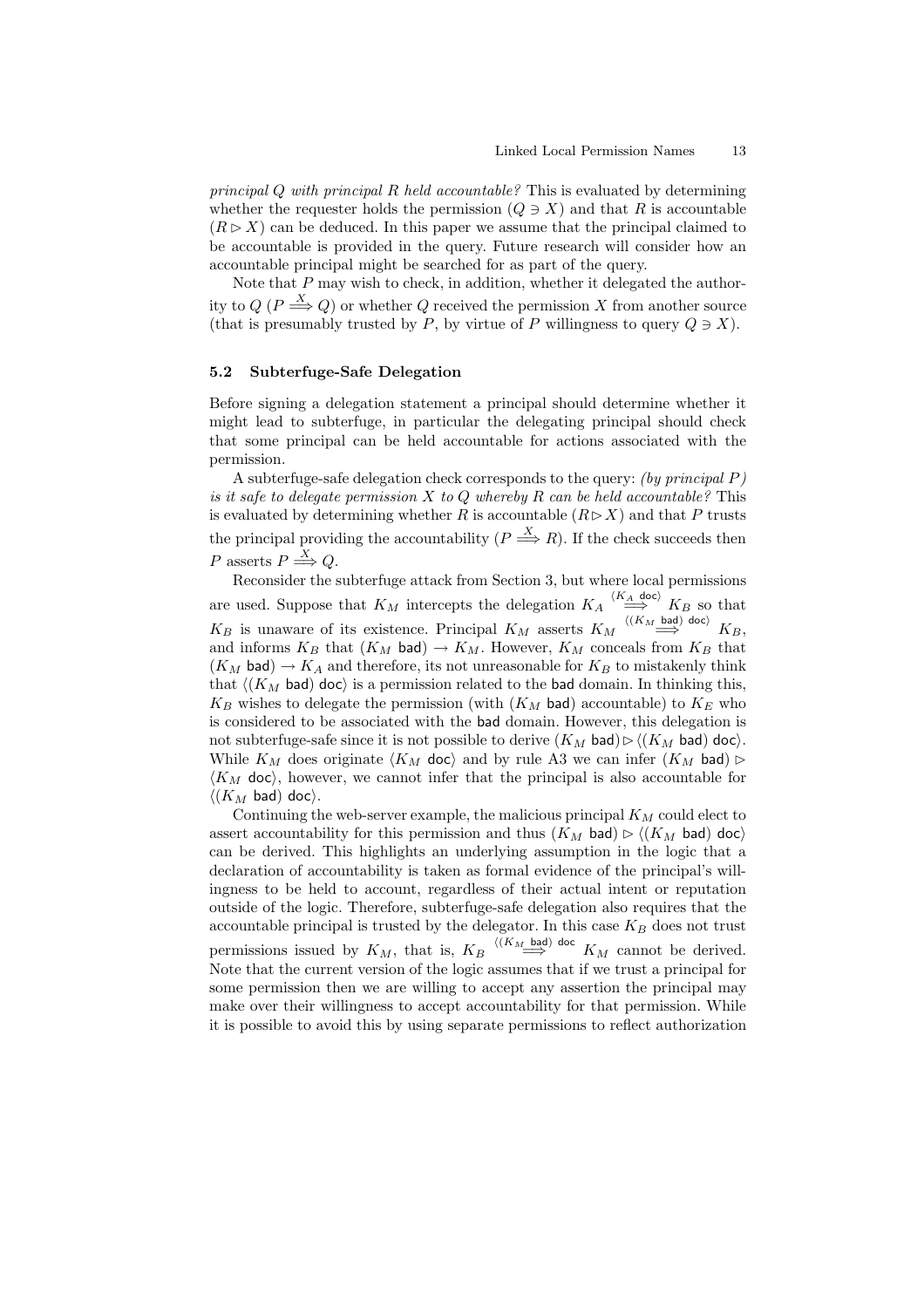versus accountability, distinguishing between trust for authorization versus trust for accountability within the logic is a topic for future research.

## 6 Discussion and Conclusion

Signed permissions are an effective approach to avoiding ambiguity in permission names. This paper follows SDSI's rationale for local principal names and proposes an extension to SPKI/SDSI that uses local permission names in order to provide support signed permissions and thereby provide an authorization language that is delegation subterfuge-safe. The logic supports truly decentralized Trust Management whereby a principal may define, without reference to any central authority, its own local permission namespace, define a permission ordering over that namespace and also orderings relative to permissions in other namespaces.

Typical trust management/distributed authorization systems make the implicit assumption that there exists a 'super security authority' that defines the permission namespace and ordering. In [16] a role-based distributed authorization language is described that provides subterfuge-freedom by constraining delegation to permissions that have an associated 'originating' public key. While effective, this approach suffers the challenge of reliably referencing public keys and relies on a globally-defined function to define permission relationships (corresponding to ordering). The FRM distributed policy management framework [8,9] permits principals to locally define their permissions and orderings, and while it does permit a principal to define permission relationships with local policies of other principals, it is limited to permission orderings that form tree-hierarchies. FRM also uses signed permissions to avoid subterfuge, but effectively relies on using public key values/X509 certificates as principal identifiers.

The proposed logic is comprised of 13 axioms in addition to the 5 axioms that describe SPKI/SDSI. The focus of this paper has been to propose and develop an understanding for linked local permission names. While the 10 propositions derived from these axioms provide some degree of confidence in the logic, future work will develop a semantics in order to demonstrate soundness and completeness. Like Subterfuge Logic [15], this paper does not characterize subterfuge as a behavioral property, rather it is implicit in its axioms and the interpretation of accountability. Given the analogy between subterfuge-attacks on certificate chains and freshness-attacks on authentication protocols [15], we are currently investigating an attacker-model approach based on [11] to verify the proposed model.

Acknowledgments This research is supported by Science Foundation Ireland grant 08/SRC/11403. The authors would like to thanks the anonymous reviewers for their helpful feedback.